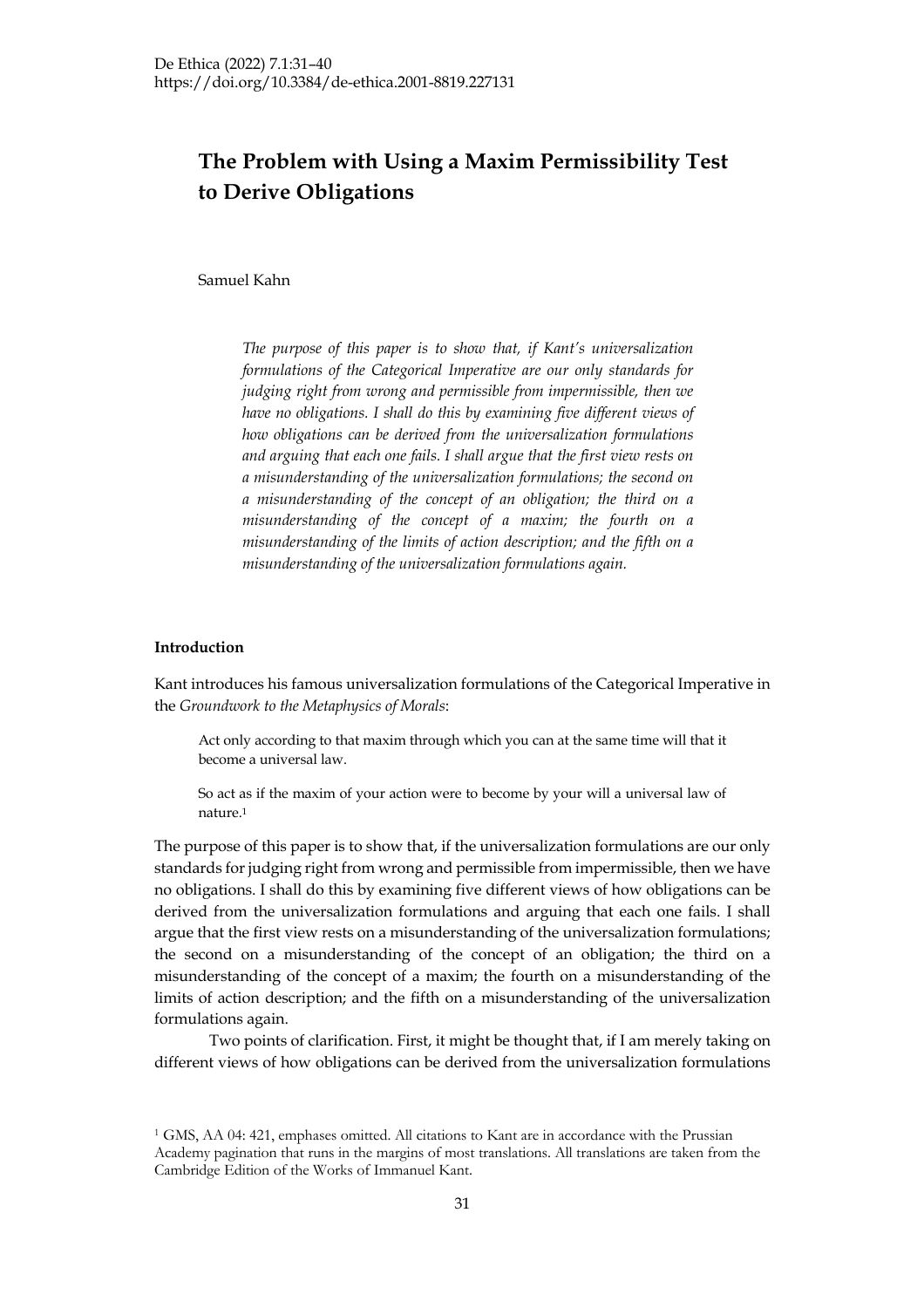piecemeal, then, even if my criticisms of these views withstand critical scrutiny, my thesis will remain unproven, for there always could be another view out there, just of out reach of the ones I have considered. But this thought is mistaken, and I shall explain why when discussing view 4.

Second, it might be thought that, if my thesis is correct, then, although we never shall be able to figure out, using only the universalization formulations, what our obligations are, the universalizability tests can, in principle, demarcate them. The idea here might be that there is a difference between proof and truth, and my arguments impugn only the former. Perhaps infinitely many maxims would have to be tested in order to *prove* that one is obligatory and we, with our finite capacities, are not up to the task, or perhaps there would have to be a fixed enumeration of maxims in order to *derive* an obligation and there is no such enumeration. But, the thought continues, the universalizability tests demarcate our obligations all the same--the moral landscape might be mapped even if the map lies out of our reach.

However, this second thought is also mistaken. My thesis is not about proofs, deductions, or derivations *per se*. My thesis is about the actual moral landscape that we face, with or without a map, if the universalization formulations are our only tools. If we want to carve moral nature at the joints, and if any such project requires that there be a nonempty set of obligatory maxims, then the universalization formulations had better not be our only carver. Or so I aim to show, anyway.

#### **Section 1: If a Maxim is Universalizable, then it is Obligatory**

There is a reading of Kant's *Religion within the Boundaries of Mere Reason*, one that goes back at least to Fichte, according to which everything we do is either impermissible or obligatory. This is sometimes referred to as rigorism, and the crux of the reading that is relevant for present purposes is this:

VIEW1 If a maxim is universalizable, then it is obligatory.

According to VIEW1, the universalization formulations do demarcate obligatory maxims from non-obligatory maxims. A maxim that fails the universalization formulations, like a maxim to commit suicide from self-love, or a maxim to make a lying promise in order to get some ready money, is impermissible. But a maxim that passes the universalization formulations, like a maxim to promote my natural talents, or a maxim to promote the happiness of all, is obligatory.

I find rigorism counterintuitive and, indeed, although Fichte seems to have found it attractive, those who ascribe it to Kant generally seem to do so as a preface to dismissing his ethics as absurdly misguided. And for precisely this reason, it will not do to reply to VIEW1 that, although, in principle, it undermines my thesis, it does so at the cost of the plausibility of the universalization formulations. Those who favor this reading of Kant only would double down in the face of such a response: "that," they might say, "is the point." Moreover, despite the fact that I think that any view that eliminates the merely permissible is dismissible, my thesis is not: either the universalization formulations cannot demarcate obligations or they should be discarded. My thesis is that the universalization formulations cannot demarcate obligations full stop. So, if my reply to rigorism were merely that it saddles Kant in general and the universalization formulations in particular with an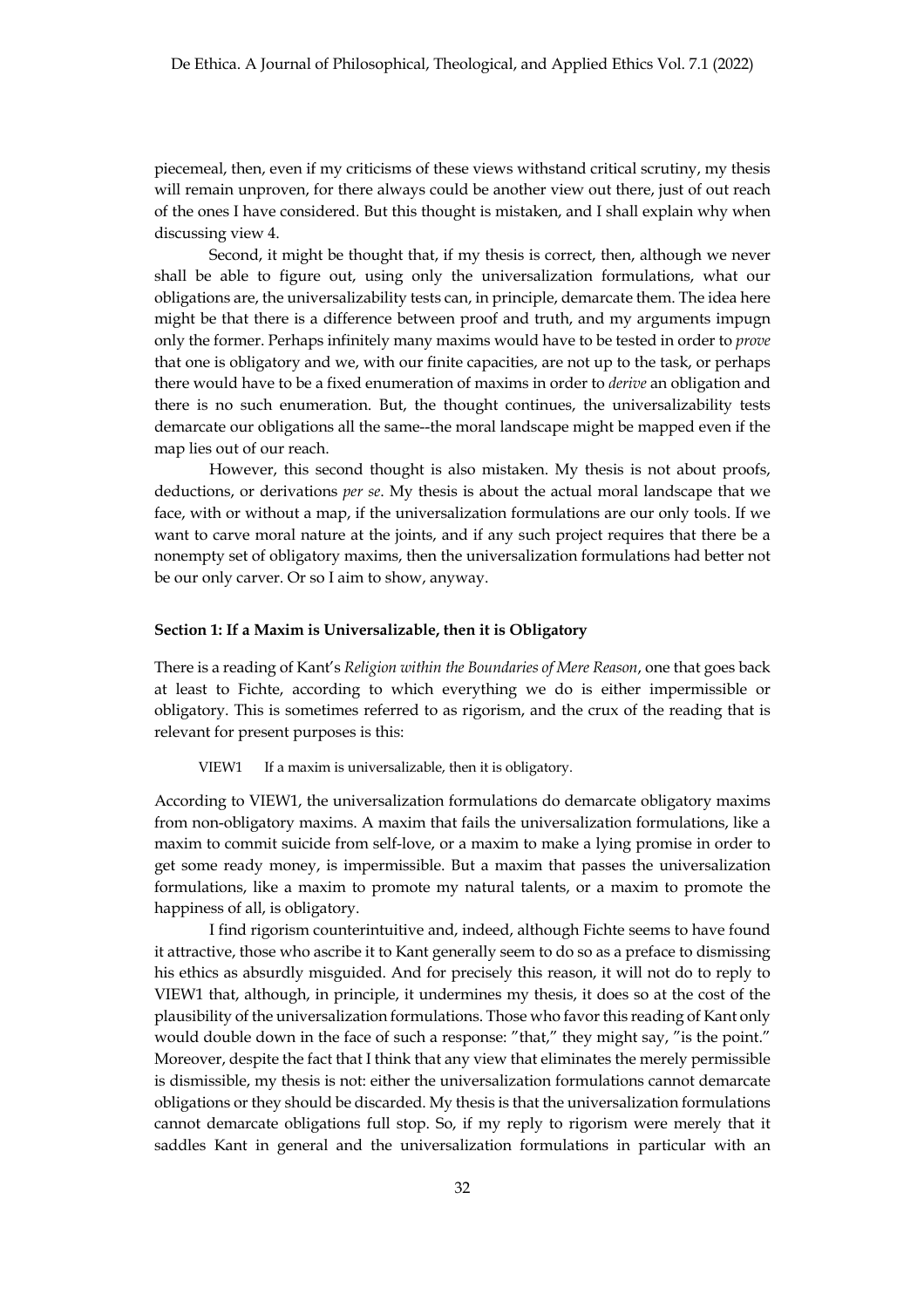unsustainable ethical outlook, that would not rebut VIEW1 among those with whom it is popular, nor would it help to prove my thesis.

Similarly, it will not do to point out that Kant clearly thinks that some things are morally indifferent and, thus, that Kant rejects rigorism. Kant clearly does think this, as may be seen from the following passage from the *Metaphysics of Morals*:

...the human being can be called fantastically virtuous who allows nothing to be morally indifferent...and strews all his steps with duties, as with mantraps; it is not indifferent to him whether I eat meat or fish, drink beer or wine, supposing that both agree with me. Fantastic virtue is a concern with petty details which, were it admitted into the doctrine of virtue, would turn the government of virtue into tyranny.2

But this does not help because Kant might have misunderstood the universalization formulations. Kant was fallible, after all, and so the fact that he thought that there are merely permissible actions, conjoined with the fact that he formulated and subscribed to the universalization formulations, does not entail (although it perhaps does suggest) that VIEW1 is mistaken.

But VIEW1 *is* mistaken, and fortunately it is easy to see why. Not only does VIEW1 not comport with Kant's general remarks about ethics (or, for that matter, his general remarks about the universalization formulations), it seems to rest on an obvious misreading of the universalization formulations. The universalization formulations tell us to act *only* on maxims that are universalizable, or to act *as if* our maxims were universalizable. They do *not* tell us to act on *all* maxims that are universalizable, and only the latter can get us to VIEW1. Thus, VIEW1 rests on a misunderstanding of the universalization formulations.

### **Section 2: If a Maxim of the Form 'I will Q' is Universalizable, then it is Obligatory to Q**

From the previous section of this paper it may be seen that the universalization formulations seem to give the following biconditional:

A maxim M is permissible if but only if it is universalizable.

VIEW1 is consistent with this biconditional, for it also might be the case, depending on how we understand moral dilemmas, that if  $X$  is obligatory, then  $X$  is permissible. The problem with VIEW1 is that it misunderstands the universalization formulations in such a way as to eliminate the merely permissible. But from this it may be seen that, if the universalization formulations are going to demarcate the obligatory, this cannot be solely on the basis of universalizability; it must be on the basis of universalizability+Y, where Y is some other mark.

Patricia Kitcher suggests a strategy for getting around this using universalizability+the form of a maxim. According to Kitcher, maxims can conform to either of the following schemata:

1. I will P, if I like.

<sup>2</sup> MS, AA 06: 409, emphases omitted.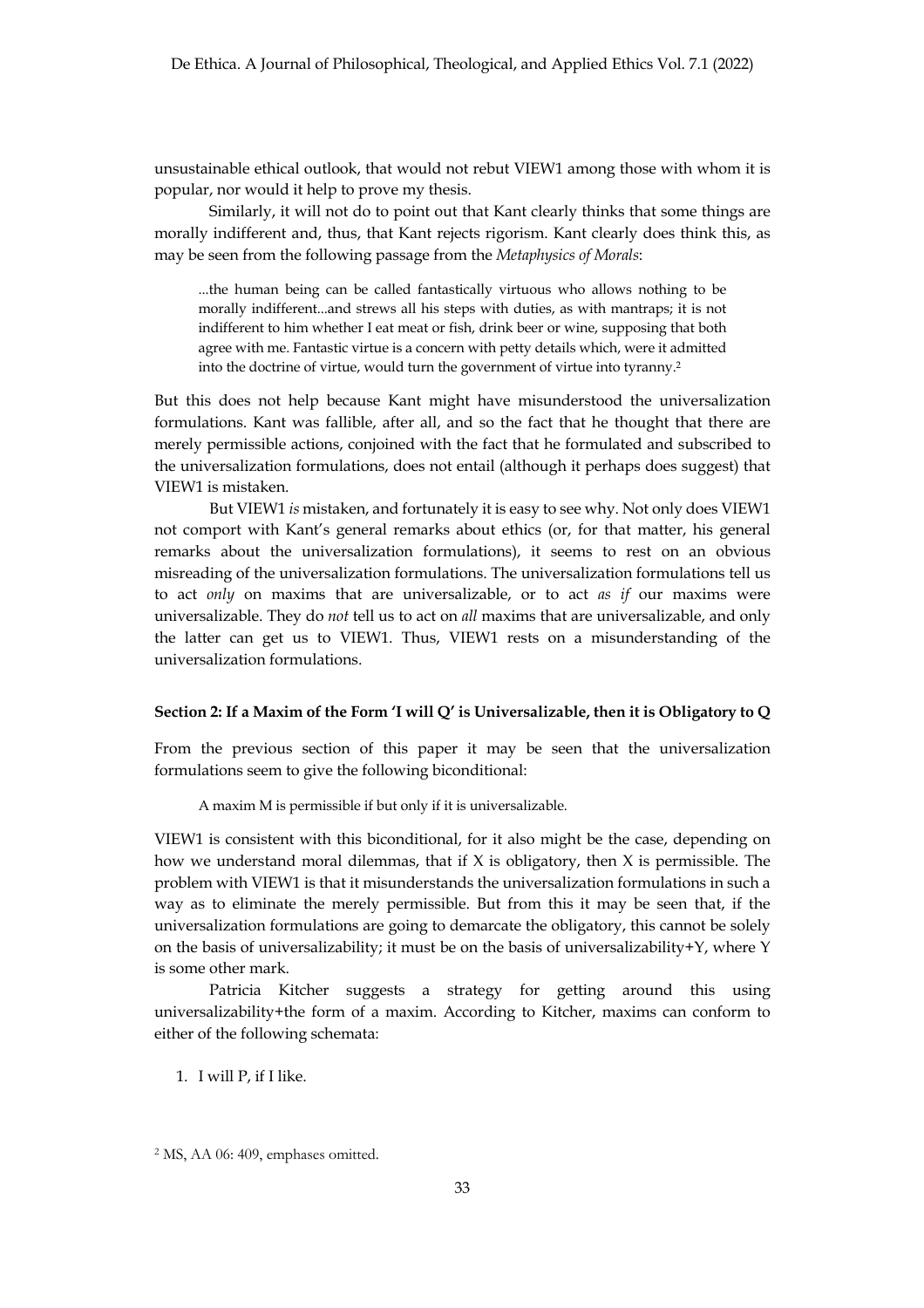### 2. I will Q.

For example, I might adopt the maxim to help my daughter with her homework if I like (schema 1), or I might adopt the maxim to keep my promises (schema 2). The point Kitcher wants to make is that, if an agent adopts a maxim conforming to schema 1, she might not P, whereas if an agent adopts a maxim conforming to schema 2, then she definitely will Q (*ceteris paribus*). This suggests that if a maxim that conforms to schema 1 is universalizable, then there is a permissive law--an agent may P or not depending on whether she likes- whereas if a maxim that conforms to schema 2 is universalizable, then there is an obligation--an agent ought to Q regardless of whether she likes. For present purposes, the important part of this may be summed up as a conditional:

VIEW2 If a maxim of the form 'I will Q' is permissible, then Q is obligatory.<sup>3</sup>

To see the problem with this, suppose that the maxim  $\Gamma$  will  $Q'$  is universalizable and, thus (from the biconditional at the beginning of this section), permissible. Then (from VIEW2) it follows that Q is obligatory. But the maxim might be merely permissible, whence it would follow that there are other permissible maxims that the agent may adopt. Suppose that  $R$  is such a maxim. But if the agent adopts  $R$ , then the agent might not  $Q$  and, crucially, her omission of Q would be permissible. Thus, whereas VIEW2 entails that Q is obligatory, an agent nonetheless permissibly can omit Q, and that is no obligation at all. To put this another way,  $Q$  is going to be genuinely obligatory only if  $T$  will  $Q'$  is obligatory, and the latter is precisely what needs to be shown; even if all obligations are permissible, not all permissions are obligatory--a merely permissible obligation is an oxymoron. So, VIEW2 seems to rest on a confusion about the concept of an obligation.4

# **Section 3: If it is Impermissible to Adopt Maxim M, then it is Obligatory to Adopt Maxim not-M.**

In the previous section I argued against using permissibility to demarcate obligations. But our toolbox is not so sparse. The biconditional from the previous section (M is permissible

<sup>3</sup> Here is how Kitcher puts it: When considering laws of obligation, the 'willing 'side of the argument for FUL is developed by considering the motive force of imperatives. An agent can derive the maxim, 'I to do ACP 'only if he adopts (however temporarily) the law, 'Everyone ought to do ACP'... Parallel considerations enable us to continue the laws of permission side of the argument, although the case is more controversial. An agent can derive his maxim, 'I to do ACP, if I like 'from a law of permission, 'Everyone to do ACP, if he likes 'only if he adopts that law of permission. (Kitcher, 2004, 576) <sup>4</sup> Suppose that Kitcher changes her view (or, more charitably, that I have misunderstood her). Suppose Kitcher drops the action/maxim distinction and stipulates that, if a maxim of the form 'I will Q' is universalizable, then that maxim is obligatory. Call this VIEW2\*. VIEW2\* gets around the objection in the paragraph to which this note is appended. But it still does not work. Quite apart from the usual problems associated with stipulation, VIEW2\* will fall prey either to the problems associated with VIEW3 or those associated with VIEW4, depending on how we further specify the details. We also might question whether, in introducing such a stipulation, VIEW2\* is really working with the universalization formulations anymore or whether it has moved onto something inspired by the universalization formulations.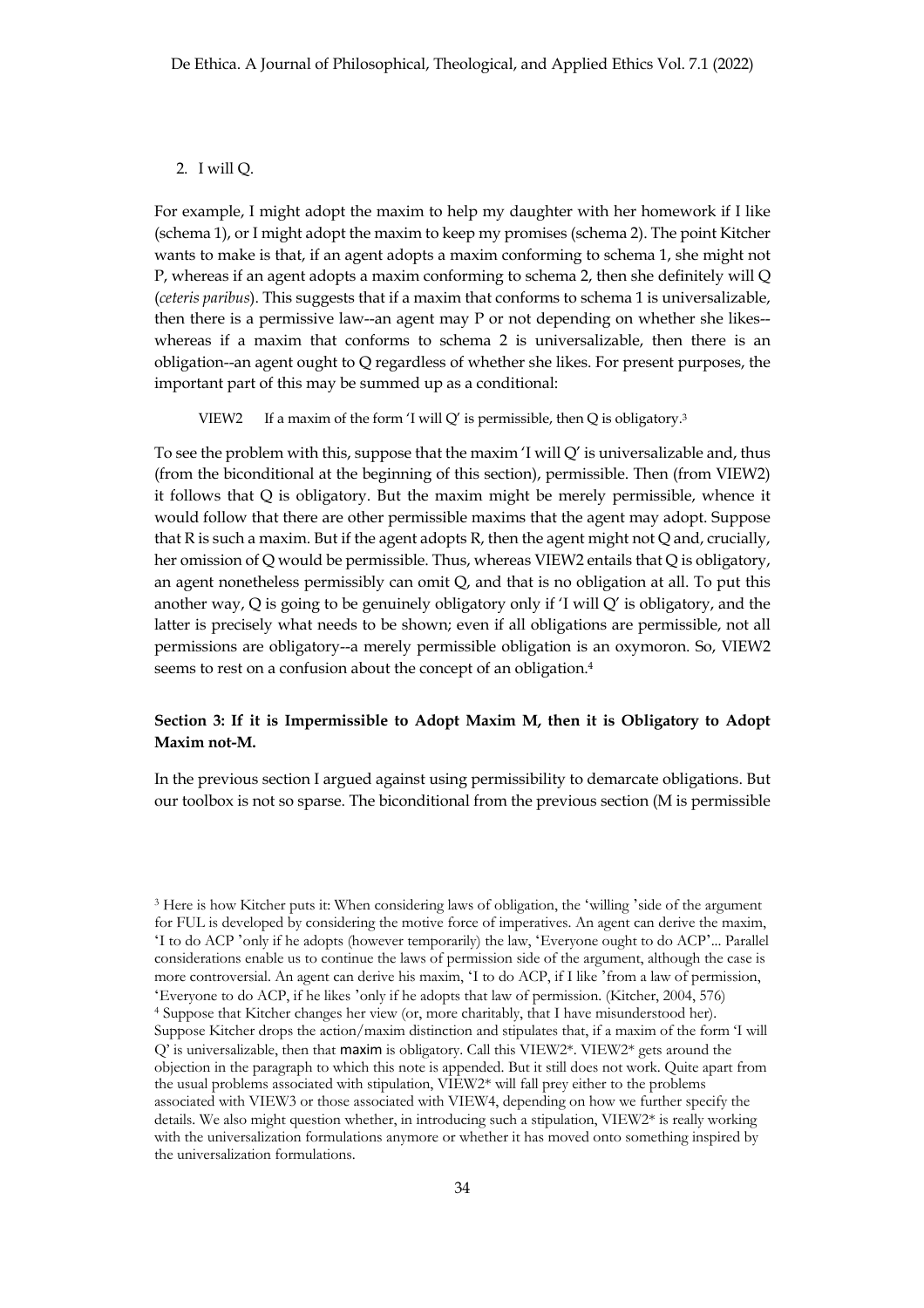if but only if it is universalizable) also gives us impermissibility. Moreover, the following biconditional seems relatively unobjectionable:

Maxim M is impermissible if but only if it is obligatory not to adopt M.

This suggests something like De Morgen's law for maxims, where we drive the negation in from the deontic operator to the action in a maxim. That is, we can start with the fact that it is impermissible to adopt some maxim M, where M has the form 'I will Q,' and we can conclude from this that it is obligatory to adopt the maxim 'I will not-Q.' If Q is 'never to help anyone,' then, because this maxim is not universalizable and, thus, impermissible, we can drive the negation in to get an obligation to adopt the maxim 'sometimes help someone,' and thereby we get an obligation to help others. This seems to be what John Harrison has in mind when explaining how the universalization formulations generate obligations:

Kant holds (a) that a maxim is not morally acceptable and must not be adopted...if it cannot be universalized; (b) that it may be adopted...if it can be universalized. He may also have thought (c) that a maxim must be adopted (ought to be adopted) if what I shall loosely call its 'contradictory 'is not universifiable...(c) would follow from (a) together with the additional premise, which I see no reason to cavil about, that if it is our duty not to do A, then it is our duty to do non-A.5

It also seems to be what Barbara Herman has in mind when she explains why the maxim 'to help some others sometimes' is obligatory on the universalization formulations:

[I]f the CI procedure shows that it is impermissible to adopt the maxim, 'to never help anyone, 'it follows that we must adopt its contradictory, 'to help some others sometimes.6'

We can summarize the core of this view in another conditional:

VIEW3 If it is impermissible to adopt maxim M, then it is obligatory to adopt maxim not-M.

The details of VIEW3 then can be filled in with the maxim schemata from the previous section of this paper. If a maxim of the form 'I will P, if I like' (schema 1) is impermissible, as is the maxim 'I will break my promises if it suits my purposes,' then its contradictory is obligatory. Using our De Morgan's law for maxims, we may conclude that 'I will keep my promises' is obligatory. Alternatively, if a maxim of the form 'I will Q' (schema 2) is impermissible, as is the maxim 'I will never help anyone,' then, as above, we may use our De Morgan's law for maxims to conclude, with Herman, that 'I will help some others sometimes' is obligatory.

To begin to understand where VIEW3 goes wrong, note that it has false positives. This is not because the universalization formulations misclassify maxims. It will be noted that, despite the large literature on how to interpret the universalization formulations and, more relevantly for present purposes, whether any such interpretation can get around the

<sup>5</sup> (Harrison, 1957, 52).

<sup>6</sup> (Herman, 1993, 63).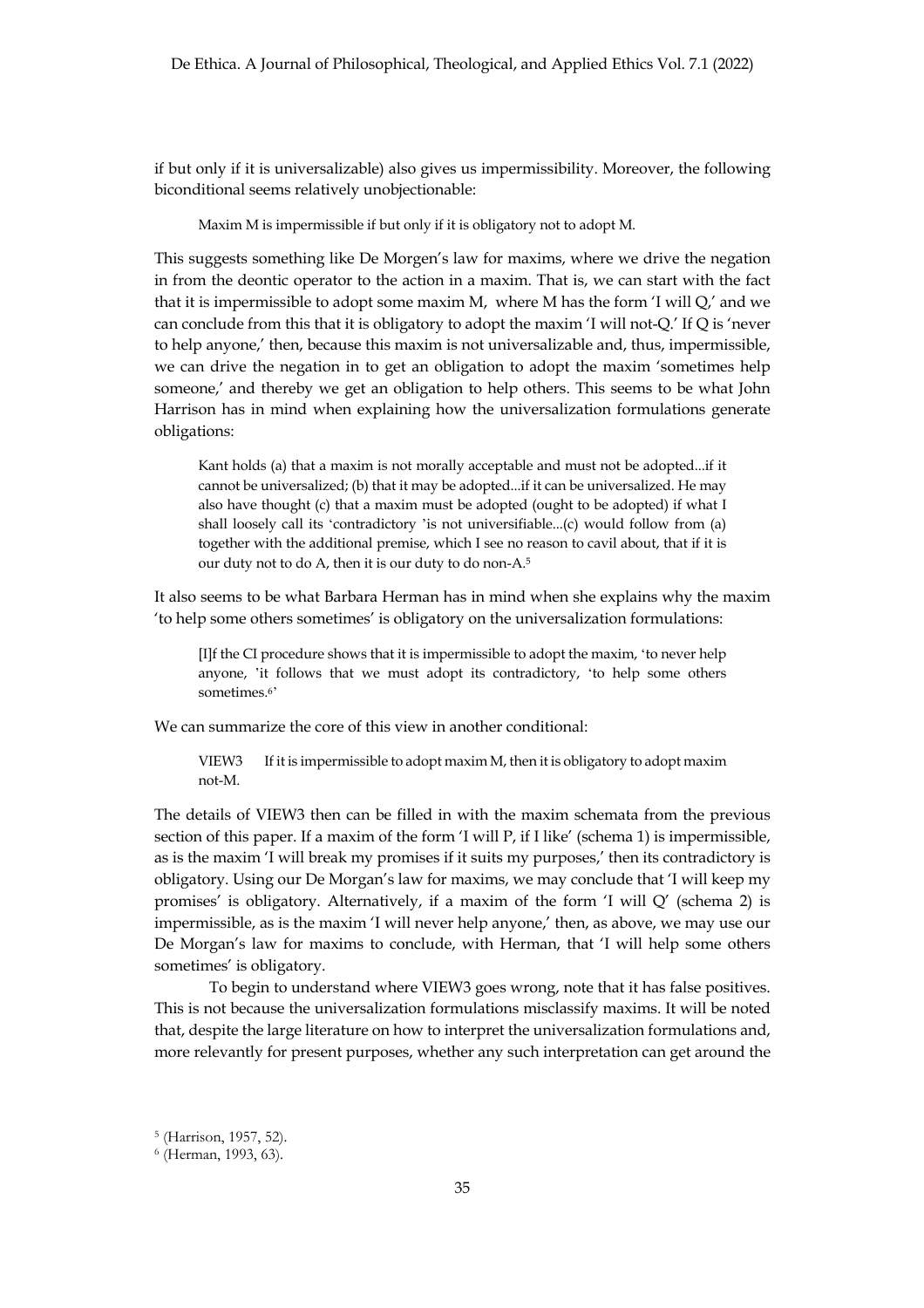myriad false positives and false negatives with which they have been charged, I have not said anything about this, nor do I intend to do so now. I do not need to. The reason VIEW3 has false positives has nothing to do with the universalization formulations *per se* and everything to do with how we are proposing to derive obligations from them. For example, the maxim 'to drive into pedestrians' is impermissible, and from VIEW3 it follows that it is obligatory to adopt some maxim about not driving into pedestrians. That might seem all well and good until we realize that, for all that has been said, this obligation holds for any agent, anywhere, at any time. This exposes VIEW3 to *reductio*: cars are a relatively recent invention, and it would be absurd to assert that our neanderthal forebears were obligated to adopt any maxim whatever about them.

The most immediate problem with VIEW3 is that obligations are agent-sensitive in a way that impermits are not. To use the example in the previous paragraph to illustrate, it is impermissible for any agent at any time and anywhere to adopt the maxim 'to drive into pedestrians,' but (as just noted) there is no corresponding obligation. The deeper problem with VIEW3, the one that illuminates this immediate problem, has to do with the way that VIEW3 understands maxims. In the conditional above, I used the term 'not-M' to echo Harrison, but we just as easily could have used Herman's 'maxim contradictory.' Herman's term is revelatory because it invokes the idea of propositional contradictories, where propositions P1 and P2 are contradictories if and only if (P1 is true if and only if P2 is false). Herman's thought might be that an agent adopts 'to help some others sometimes' if and only if she does not adopt 'never to help anyone,' and, thus, the impermissibility of the latter entails the obligatoriness of the former. The corresponding metaphysical view can be filled in using Leibnizean (not Kantian) possible worlds semantics. That is, if there are maximally consistent sets of sentences corresponding to each possible world, then presumably there are maximally consistent sets of sentences corresponding to each possible agent, much like Leibnizean completely determined concepts. Then, for any given agent and action, there is a fact of the matter, even if it is beyond our ken, whether and under what conditions the agent would perform that action, and from this it follows that there is a fact of the matter, again perhaps beyond our ken, for any agent and any maxim, including but not limited to neanderthals and driving-maxims, whether an agent has adopted it--and if an agent has not adopted the maxim M, then she will have adopted its contradictory.7

But maxims do not work like this. Agents need not consciously adopt, deliberate about, or even be aware of their maxims. But maxims are not completely external descriptions of an agent either. It might be true that none of us ever floats up off the floor like a soap bubble. But it is probably also true that none of us has a maxim to refrain from doing so. That is not because it would be impossible to adopt such a maxim. Recall O'Brien's assertion in *1984* that, if he wished, he could float in just this way. I do not want to debate the finer points of O'Brien's idealism--I merely want to note that it would be possible, although not advisable, to work your way into a mindset in which you end up

<sup>7</sup> There is some oversimplification here. For example, the move from maximally consistent sets of sentences corresponding to possible worlds to maximally consistent sets of sentences corresponding to possible individuals in those worlds does not work on account of the fact that many (indeed, perhaps all) of these individuals will inhabit multiple possible worlds. This raises rather deep metaphysical problems for Leibniz's monadology, but none that needs to be discussed right now.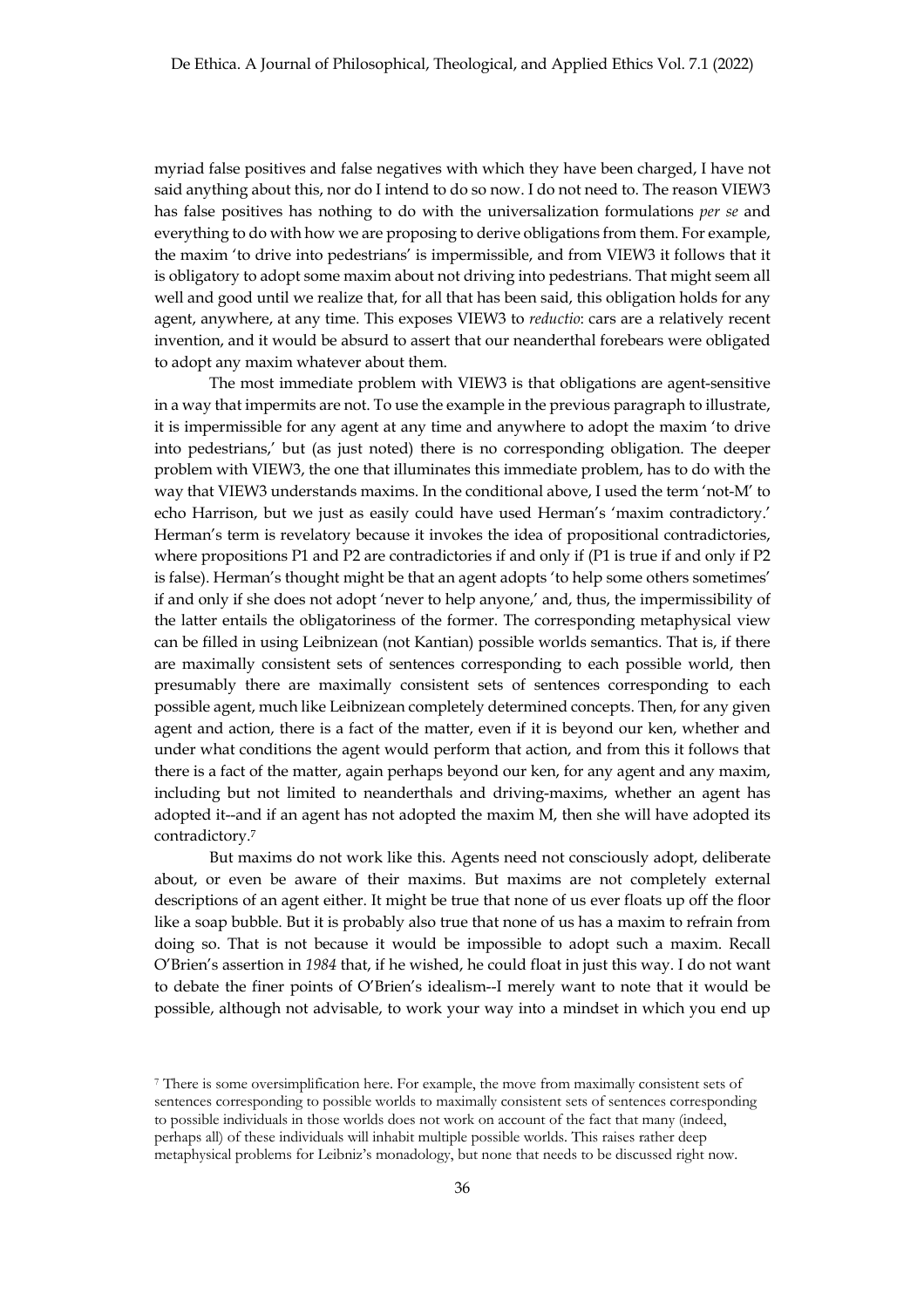adopting such a maxim. So, there are maxims such that we adopt neither them nor their negations. This is why obligations can be agent-sensitive in a way that impermits are not, and it is why VIEW3 does not work. From the fact that a given maxim is impermissible, exactly nothing follows about the obligatoriness of any other maxim because an agent can fulfill an impermit by doing exactly nothing. The truth of an external description about an agent (e.g., she is not stealing while she is sleeping) does not entail that the agent has adopted any corresponding maxim unless we misunderstand the concept of a maxim.<sup>8</sup>

# **Section 4: If Maxim M is Impermissible and Agent A is Deliberating About M, then it is Obligatory for A to Adopt Maxim Not-M**

Although Herman's appeal to maxim contradictories seems to rest on a misunderstanding of the concept of a maxim (i.e., maxims, unlike propositions, do not have contradictories), there is a premise lurking in the shadows of VIEW3 that might be salvaged:

If all but one of an agent's options are impermissible, then the one permissible option is obligatory.

But now, if an agent is deliberating about some course of action, then, it might be thought, this conditional can be used to derive an obligation without running afoul of concerns about the concept of a maxim. This seems to be what Korsgaard has in mind in the following passage:

Kant does derive obligatory ends from the Formula of Universal Law, but he does it by a curiously roundabout procedure in which someone is imagined formulating a maxim of rejecting them and then finding it to be impermissible. This argument does not show that there would be a moral failing if the agent merely unthinkingly neglected rather than rejected these ends. The point about the pervasiveness of these ends in the moral life is a more complicated one, one that follows from their adoption by this route...9

We can summarize the core of this, building off VIEW3 from the previous section, in the following conditional:

VIEW4 If maxim M is impermissible and agent A is deliberating about M, then it is obligatory for A to adopt maxim not-M.

The problem now is that, for any given course of action about which an agent is deliberating, there will be infinitely many different options, many of which will involve more specific or more general descriptions of the action in question, and many of which will involve alternative actions altogether. Further, if there is one permissible option, then there always will be a plurality permissible options, and so there never will be an obligatory one. To see why, suppose that action A is permissible under description B. Then

<sup>8</sup> Indeed, not only might an agent adopt neither a maxim nor its putative contradictory, but, more, whether an agent **would** adopt a given maxim or its putative contradictory might be entirely

indeterminate. This ties into the issues gestured at in note 7 above.

<sup>9</sup> (Korsgaard, 1996, 152-153).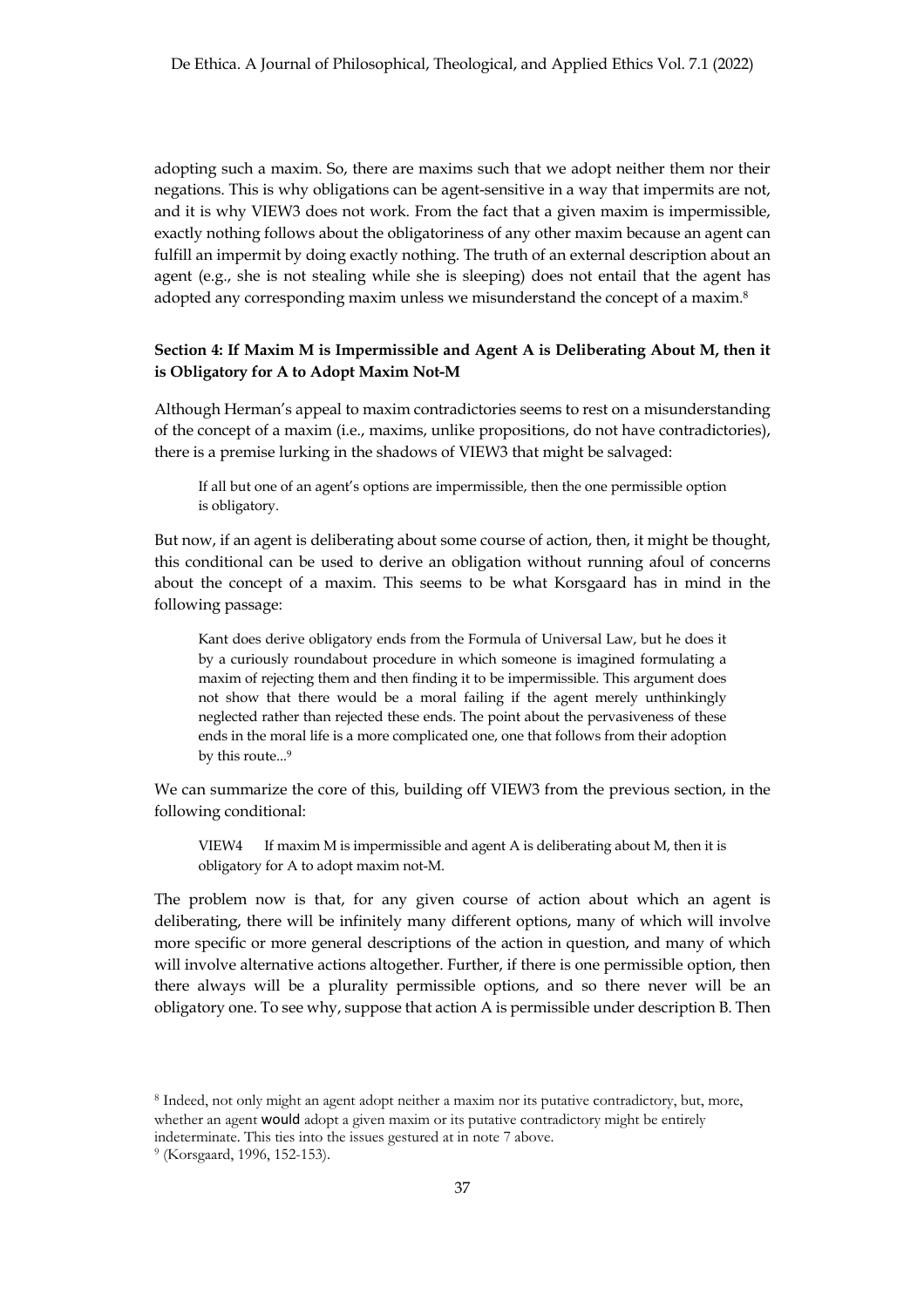there must be some more specific description of A that is also permissible, whence it follows that there is more than one permissible option.

An example will bring this closer to intuition. Suppose that an agent is deliberating about whether to help at a soup kitchen. Here is a small sample of maxims she might adopt:

- 1. Never to help at soup kitchens.
- 2. Never to help at soup kitchens which serve meat.
- 3. Never to help at soup kitchens which are run inefficiently.
- 4. Never to help at soup kitchens where they make volunteers clean dishes.
- 5. Never to help at soup kitchens where they serve unhealthy food.
- 6. Sometimes to help at some soup kitchens.
- 7. Sometimes to help at local soup kitchens.
- 8. To help at local soup kitchens when their staffing is low.
- 9. To help at local soup kitchens on the weekends.
- 10. To help at local soup kitchens when at least one friend is able to volunteer with you.

I guess that quite a few of these (at least 6-10, and probably 2, 3, and 5) are permissible. But then it follows immediately that none of them is obligatory. And these 10 do not exhaust the options; obviously there are more.

This might push some people back to VIEW3. The advantage of VIEW3 is that this plurality of maxims is irrelevant. Either an agent will A or not (she will do non-A), and so if one of these (A or non-A) is permissible and the other is not, then the permissible one is obligatory. If we try to inject further details into the action description, that does not undermine the VIEW3 line of reasoning; in fact, we can duplicate it: either an agent will <A+details> or not (she will do non-<A+details>), and so if one of these (<A+details> or non-<A+details>) is permissible and the other is not, then the permissible one is obligatory. The problem with this line of reasoning is not, as we saw, the fact that more than one of these action descriptions always will be permissible; rather, it is that these actiondescriptions are purely external, not maxims. We can, to be sure, assess them for permissibility using the universalization formulations as if they were maxims. But precisely because they are not maxims or, rather, precisely because when we treat them as maxims, an agent need not adopt either one of them, and so no facts about obligations follow from such assessments, VIEW3 is a wash. So, of course, retreating from VIEW4 to VIEW3 does not help.

And now I can make good on a promissory note from the introduction to this paper. Thus far, I have been explaining why different attempts to derive obligations from the universalization formulations fail. But in the introduction, I said that I would explain more: why all attempts are foredoomed to fail--why there can be no obligations if the universalization formulations are our only standards for judging right from wrong and permissible from impermissible. It is because, for any given permissible maxim, there is always another permissible one lurking around the corner, whence it follows that there are no obligatory maxims--and so any attempt to derive obligatory maxims will be unsuccessful.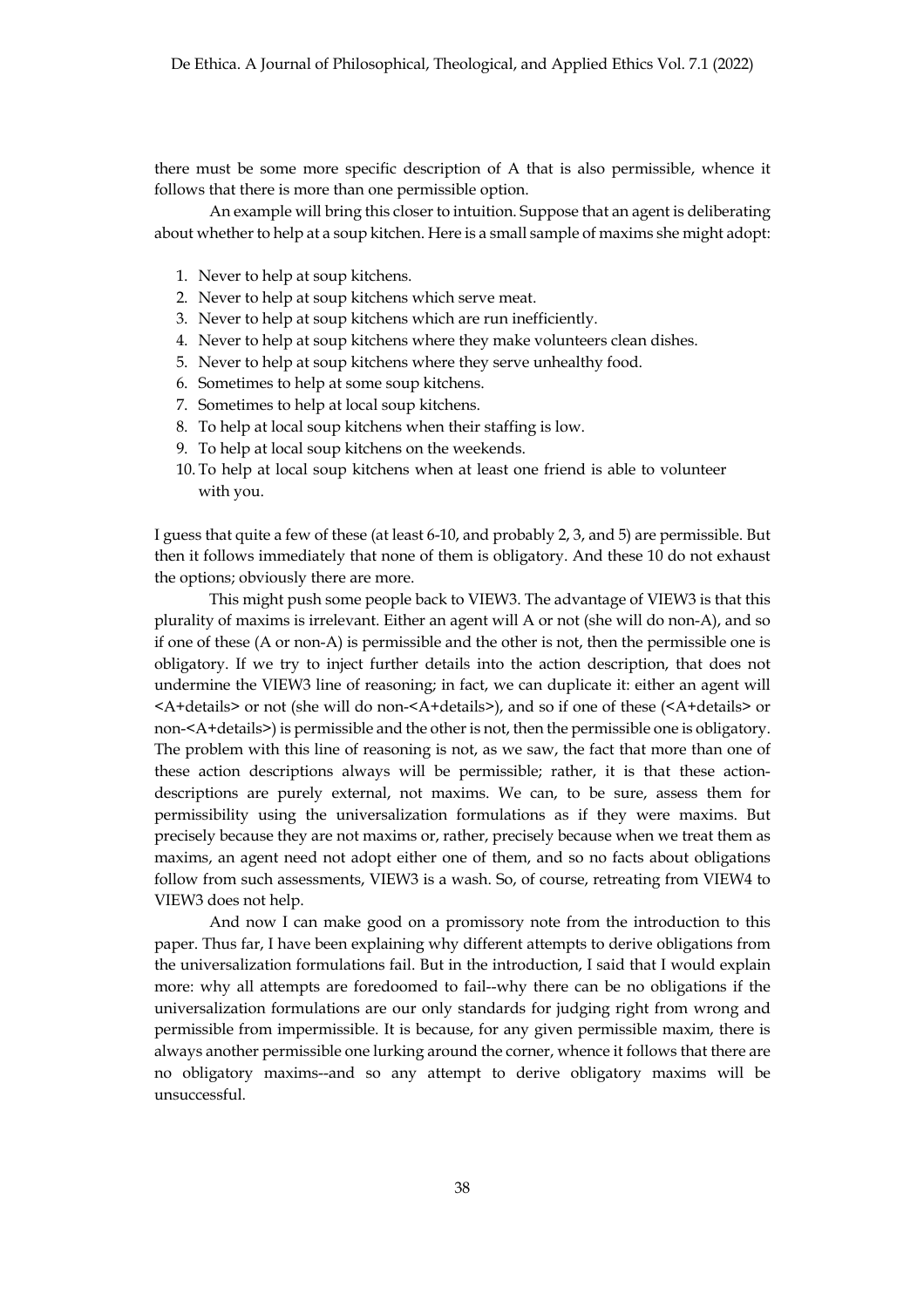#### **Section 5: If Agent A Adopts End E, Then A Ought to Universalize E**

Some might object at this point (indeed, some have objected at this point when I discuss these arguments with them) that ends, like the happiness of others or one's own perfection, are not like actions, like helping at a soup kitchen or keeping a promise, and there is a straightforward way to derive obligatory ends using the universalization formulations. Indeed, the derivation is inspired by Kant's derivation of the duty of beneficence in the *Metaphysics of Morals*, and (the objection continues) Kant does not think that actions or maxims are obligatory anyway--only ends are. So I want to discuss one last view before I wrap up this paper.

The argument that my interlocutors have in mind is something like this: suppose you adopt end E. For E to be permissible, you must universalize it. So, if you adopt end E, then you are obligated to universalize E. More concretely, if you have your own happiness as an end, then you are obligated to adopt the happiness of all as an end. As in the previous sections, we can summarize the core of this view as a conditional:

VIEW5 If agent A adopts end E, then A ought to universalize E.

Now, strictly speaking, there is no duty to adopt the universalized E on VIEW5. An agent could (permissibly) just give up the non-universalized end E. But if the agent is unable (or simply unwilling) to give up E, then the obligation follows. Kant thinks that agents are unable to give up the end of their own happiness, and he seems to think that happiness is the only end of this kind, which gives the duty of beneficence a special status in his system. It is for this reason (i.e., because happiness is the only end that agents cannot give up) that Allen Wood maintains that the duty of beneficence is the only obligation that can be derived from the universalization formulations.10

But VIEW5 does not work any more than the previous ones. The first indication that something has gone wrong with VIEW5 is that the reasoning is not generalizable. For example, suppose that I have the end of becoming a professor. It does not (or, at any rate, should not) follow from this that I ought to have the end of everyone becoming a professor (or give up the end myself). The second indication that something has gone wrong is that there are lots of other permissible ends that I might adopt *instead* of the end of the happiness of all, like the end of the happiness of my friends and family. This latter (i.e., the happiness of my friends and family) *must* be a permissible end, for I could adopt it as a permissible *subordinate* end, subordinate to the end of the happiness of all. So I could just adopt this end *without* the superordinate end of the happiness of all.11

<sup>10</sup> (Wood, 1999, chapter 3 section 7.2).

<sup>11</sup> There are two things that are notable about this point: (1) if we try to argue that this end (the happiness of friends and family) is permissible only if subordinate to the happiness of all, then we must be appealing to something other than the universalizability tests--we are no longer assessing the end (maxim of ends) by the universalizability tests, we are assessing the end by its context. Barbara Herman does this in some of her publications (i.e., she says that what makes a maxim impermissible is the maxim it is subordinate to), but, again, this is no longer appealing (solely) to the universalization tests (see Herman, 1993, 65, discussed briefly in Kahn, 2021, section 4). (2) Once we start thinking about this--that is, about the difference between the happiness of all and the happiness of friends and family--I think it becomes implausible to maintain that many (if any) actually have adopted the end of the happiness of all (rather than some more restricted end).